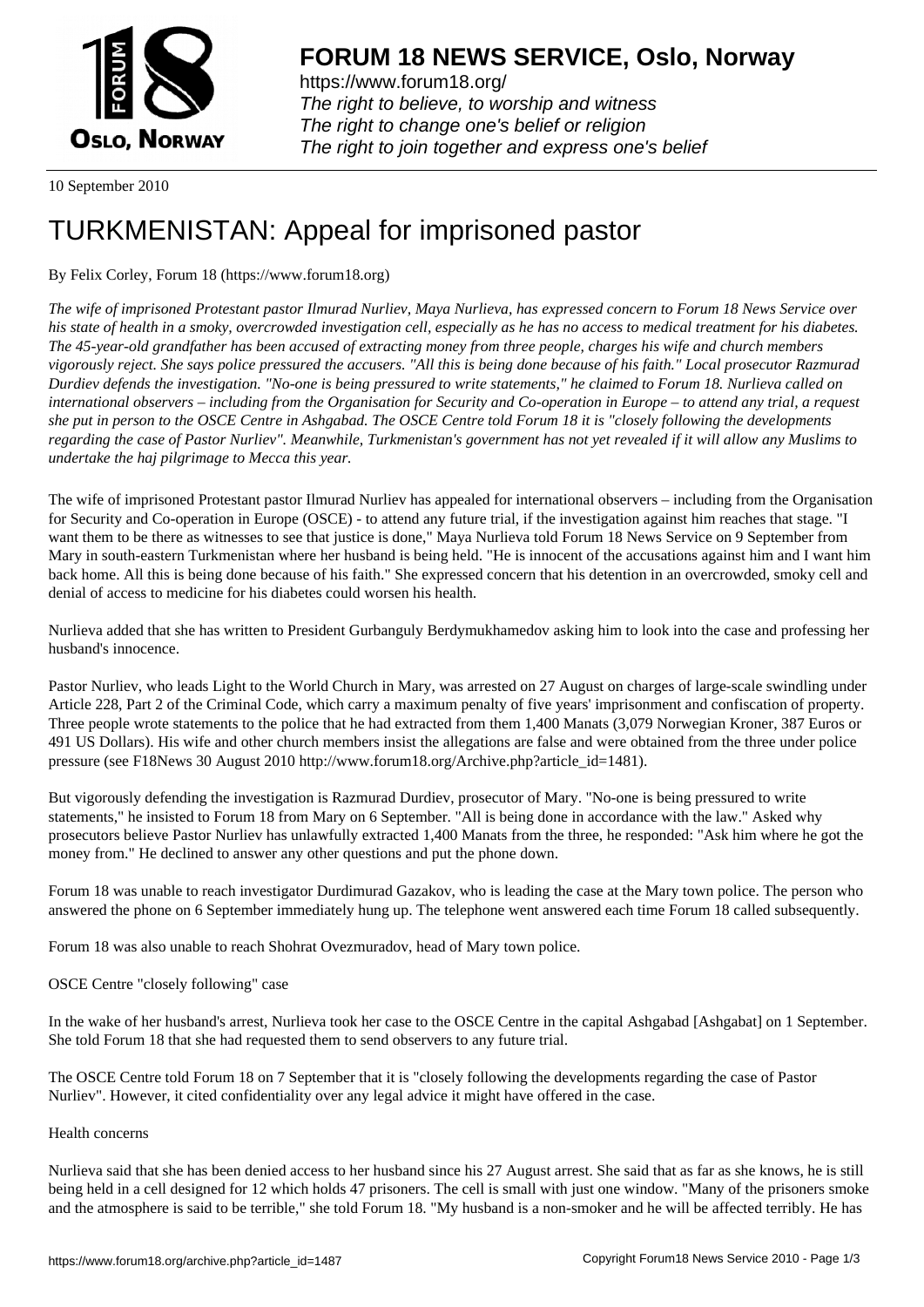Nurlieva added that her husband – who is 45 years old and a grandfather of two – is under treatment for diabetes. He goes to the hospital once a month for treatment and she fears that without this regular treatment his health might suffer.

Long-planned case?

Nurliev has been barred from leaving Turkmenistan since 2007, while his church's registration application has languished since the same year (see F18News 30 August 2010 http://www.forum18.org/Archive.php?article\_id=1481).

Forum 18 has learned that police began questioning church members in early 2010, trying to pressure them to write accusatory statements against Pastor Nurliev which could form the basis of a prosecution case. One church member was told she would be imprisoned if she did not comply. However, all refused, despite the threats.

Eventually, the police found three people who wrote accusations against Pastor Nurliev. Two were women who had attended several church meetings, who are said by church members to have written the statements under police pressure and now bitterly regret them. The other accuser –  $a$  man – is unknown to church members.

Since Pastor Nurliev's arrest, three church members have been summoned and pressured – at times crudely – to sign similar statements. However, they all refused.

"They have been working on this case for some months," Nurlieva told Forum 18. "They are singling him out because he is an ethnic Turkmen Christian leader."

Forum 18 notes that officials often pressure ethnic Turkmens who belong to non-Muslim faiths to abandon their religion and accuse them of being traitors to their nation.

Nurlieva told Forum 18 that as of 9 September, police had not returned her husband's internal passport, money, certificate of preaching and other items they had taken on his arrest. "All they gave back were the keys to our flat."

Protestants elsewhere in Turkmenistan have told Forum 18 that they fear similar moves might follow against them. "Which of us will be next?!" a Protestant from a church in another town – who knows Pastor Nurliev – asked Forum 18.

#### Tight controls

All religious communities in Turkmenistan are under tight government control. Islam has been subordinated to the state, which names all its senior officials, while other faiths remain under close surveillance. Religious communities are not able to acquire, open and maintain places of worship freely. Nor are they able freely to offer religious education, nor publish or import religious books and other materials. They are not free to invite foreigners to visit for religious purposes.

Five Jehovah's Witnesses are serving prison terms for refusing compulsory military service, with a further three serving suspended sentences. Several imams have been imprisoned in 2010, one of whom died in detention. It remains unclear why these imams were arrested (see F18News 30 August 2010 http://www.forum18.org/Archive.php?article\_id=1481).

### Will Muslims from Turkmenistan reach Mecca?

It remains unclear whether the Turkmen authorities will allow any local Muslims to take part in this year's haj pilgrimage to Mecca, which begins in November. The Saudi authorities are believed to offer Turkmenistan 5,000 places annually. However, the Turkmen authorities have allowed only one plane-load of pilgrims to travel in a government-controlled group. Between 2005 and 2008, this was 188 people per year, which included pilgrims and government minders to supervise them. However, in 2009 the government refused to allow any Muslims to go on the haj, citing health concerns over the H1N1 virus (see F18News 2 February 2010 http://www.forum18.org/Archive.php?article\_id=1403).

Forum 18 was unable to reach any officials at the government's Gengeshi (Council) for Religious Affairs in Ashgabad to find out if any Muslims will be able to travel on the haj. The telephones went unanswered each time Forum 18 called between 6 and 9 September, while 10 September is a public holiday to mark the end of the Muslim holy month of Ramadan. (END)

For a personal commentary by a Protestant within Turkmenistan, on the fiction - despite government claims - of religious freedom in the country, and how religious communities and the international community should respond to this, see http://www.forum18.org/Archive.php?article\_id=728.

For a personal commentary by another Turkmen Protestant, arguing that "without freedom to meet for worship it is impossible to claim that we have freedom of religion or belief," see http://www.forum18.org/Archive.php?article\_id=1128.